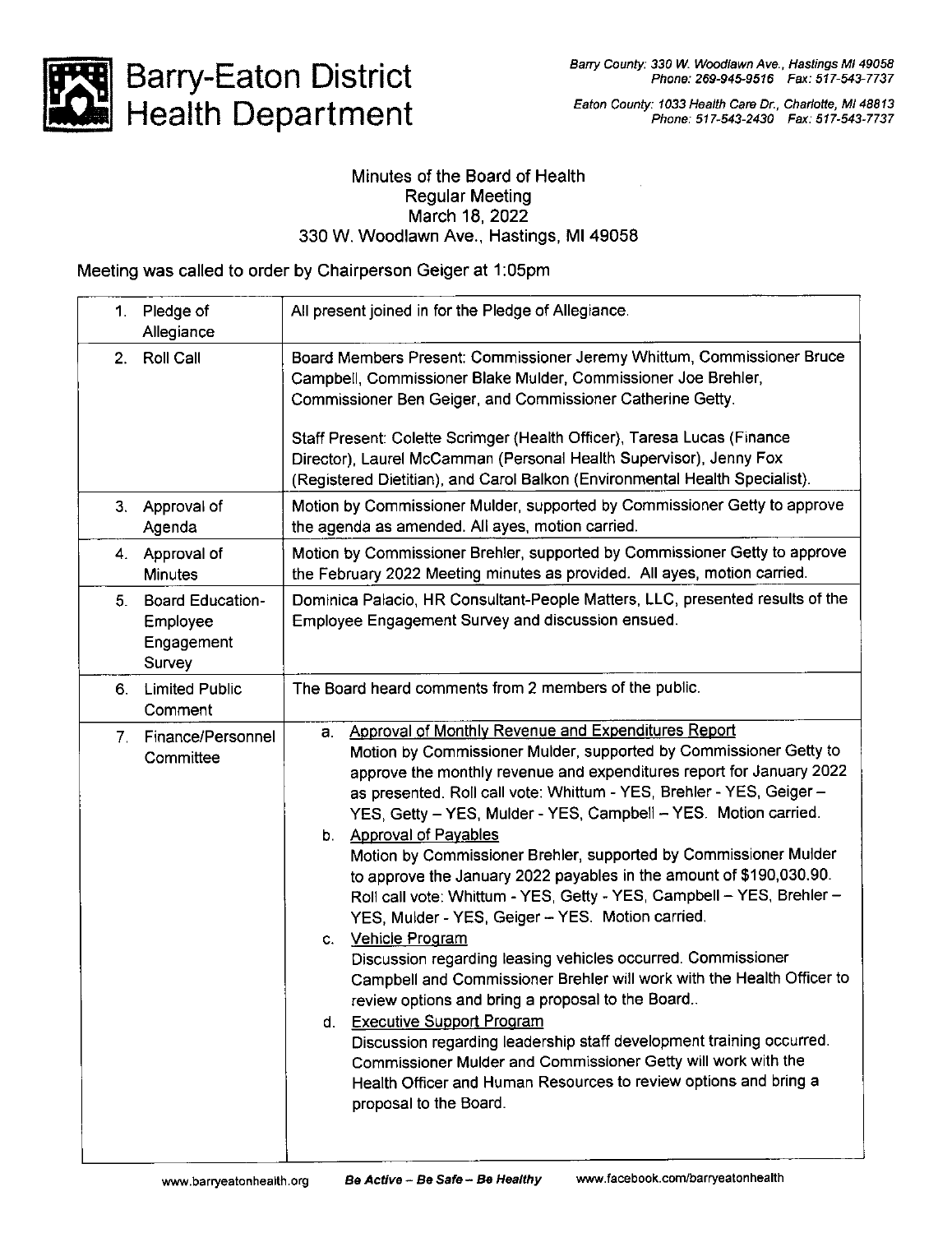| <b>Health Officer</b><br>8.<br>Report | <b>WIC Formula Recall</b><br>a.<br>Staff, Laurel McCamman and Jenny Fox, updated the Board on the<br>status of the nationwide formula recall, detailing steps they undertook,<br>the effects on our clientele and ways to improve the experience in the<br>future. Discussion followed and questions were answered.<br>b. Mosquito Surveillance Project<br>Staff, Carol Balkon, updated the Board on the new Vector-Borne<br>Disease Surveillance & Prevention Project, regarding mosquito & tick<br>surveillance. Discussion followed and questions were answered.<br><b>New Website</b><br>C.<br>Colette shared with the Board, that the new website will be going live<br>this weekend. A full presentation will occur at the next BOH meeting.<br>Discussion followed and questions were answered.<br>d. Staffing Update<br>Colette updated the Board on current staffing. Anne Barna, PPE<br>Director resigned, Laura Fox accepted PCH Director position, Taresa<br>Lucas accepted Finance Director position. Vacant positions including<br>EH Supervisor, Clinic Assistant, Nurse, are still actively seeking<br>qualified candidates. Vacant Epidemiologist-have a candidate,<br>Community Health Promotion Specialist-holding on until new PPE<br>Director in place. CDC Foundation staff assisting us with Covid and<br>backlog work thru July at least. |
|---------------------------------------|-------------------------------------------------------------------------------------------------------------------------------------------------------------------------------------------------------------------------------------------------------------------------------------------------------------------------------------------------------------------------------------------------------------------------------------------------------------------------------------------------------------------------------------------------------------------------------------------------------------------------------------------------------------------------------------------------------------------------------------------------------------------------------------------------------------------------------------------------------------------------------------------------------------------------------------------------------------------------------------------------------------------------------------------------------------------------------------------------------------------------------------------------------------------------------------------------------------------------------------------------------------------------------------------------------------------------------------------------------------------|
| <b>Old Business</b><br>$9-$           | <b>NONE</b>                                                                                                                                                                                                                                                                                                                                                                                                                                                                                                                                                                                                                                                                                                                                                                                                                                                                                                                                                                                                                                                                                                                                                                                                                                                                                                                                                       |
| 10. Correspondence                    | <b>NONE</b>                                                                                                                                                                                                                                                                                                                                                                                                                                                                                                                                                                                                                                                                                                                                                                                                                                                                                                                                                                                                                                                                                                                                                                                                                                                                                                                                                       |
| 11. Limited Public<br>Comment         | The Board heard comments from 4 members of the public.                                                                                                                                                                                                                                                                                                                                                                                                                                                                                                                                                                                                                                                                                                                                                                                                                                                                                                                                                                                                                                                                                                                                                                                                                                                                                                            |
| 12. Board Member<br>Comments          |                                                                                                                                                                                                                                                                                                                                                                                                                                                                                                                                                                                                                                                                                                                                                                                                                                                                                                                                                                                                                                                                                                                                                                                                                                                                                                                                                                   |
| 13. Adjournment                       | The Chair adjourned the meeting at 2:25 pm.                                                                                                                                                                                                                                                                                                                                                                                                                                                                                                                                                                                                                                                                                                                                                                                                                                                                                                                                                                                                                                                                                                                                                                                                                                                                                                                       |

<del>Ben-Geiger</del>, Chàir Blake Michder Colette Scrimger, Health Officer

Page 2